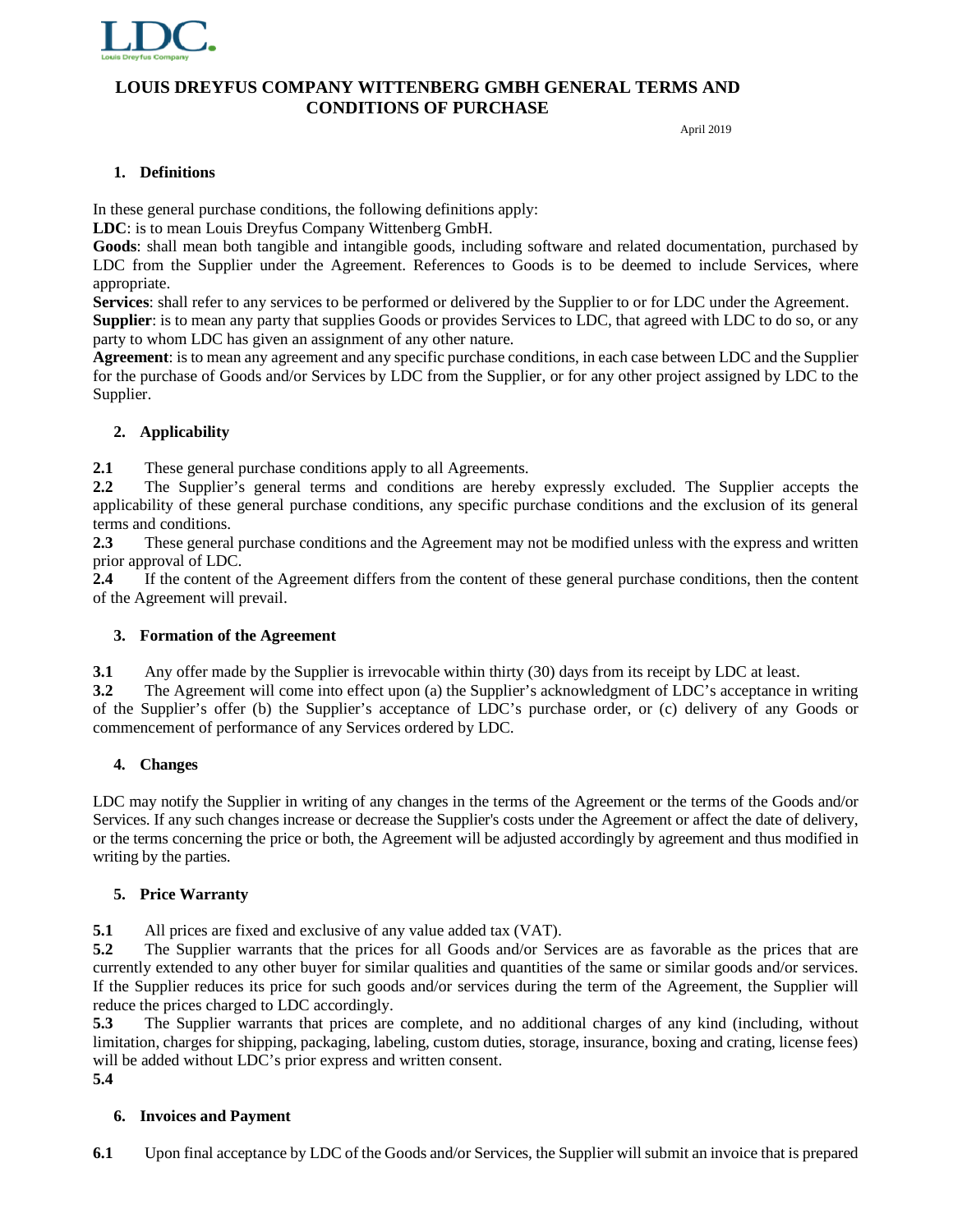

April 2019

in accordance with German Law.

**6.2** The invoice is to be accompanied by (a) all manuals or operation books or similar information or documents, and (b) as built drawings of the Supplier's work.

**6.3** LDC agrees to pay the invoice within thirty (30) days of receipt of the invoice, together with all attachments and any other required or related documentation. Failure to comply with the requirements under paragraph 6.1 and 6.2 or any other requirements relating to invoice data set out in the Agreement entitles LDC to withhold payment.

**6.4** LDC is at all times entitled to pay in euros at the exchange rate that applies on the invoice date.

**6.5** LDC may withhold payment, in whole or in part, to protect itself from loss on account of the following: (a) defective equipment, materials, work, or Goods and/or Services, (b) claims filed by third parties relating to the Goods and/or Services, or (c) damage to LDC or its affiliates caused by the Goods and/or Services, the Supplier, the Supplier's subcontractors or material suppliers.

**6.6** LDC may withhold payment, if the Supplier fails to fulfill any of its obligations under the Agreement.

**6.7** LDC has at all times the right to set off and deduct from any amounts owing from LDC or any of its affiliates to the Supplier or any of its affiliates any amount owing from the Supplier or any of its affiliates to LDC or any of its affiliates, irrespective of the nature of such claim.

### **7. Delivery – Transfer of Title**

**7.1** Time is of the essence. All dates referred to in the Agreement are binding. The mere fact of exceeding the delivery time results in the Supplier being in default.

**7.2** The Supplier agrees to notify LDC in writing at once if the delivery of the Goods and/or Services are delayed or may be delayed for any cause whatsoever. In the event of delay, LDC may terminate the Agreement by means of a written notice, without liability, and in addition to its other rights and remedies.

**7.3** Unless expressly agreed otherwise in writing, delivery of the Goods is to be DDP (as defined in the latest version of the Incoterms) point of delivery indicated in the Agreement.

**7.4** Unless expressly agreed otherwise in writing, the Supplier agrees to not make partial deliveries. If the execution of partial deliveries was agreed upon, then delivery is, for the purposes of these general purchase conditions, also deemed to mean a partial delivery.

**7.5** The delivery is complete at the moment when the Goods have been received by or on behalf of the Supplier and LDC has signed for its acceptance of the delivery. This signing by LDC does not affect the fact that the goods delivered can be rejected later under the terms of article 8 of these general purchase conditions. The Supplier cannot derive any rights from LDC's signing for its acceptance of any delivery.

**7.6** The performance of Services is completed when LDC has confirmed in writing that the Services have been fully performed and approved by LDC. The Supplier cannot derive any rights from this confirmation or approval.

**7.7** The Supplier is not entitled to suspend its delivery obligation if LDC fails to perform one or more of its obligations.

**7.8** The Supplier waives any retention rights and rights of revindication that it may have.

**7.9** The title of ownership of the Goods passes to LDC upon delivery, or earlier if legal transfer of title occurs earlier. If LDC makes advance payments to the Supplier, the transfer of title occurs upon the first payment. Risk of loss or damages passes to LDC upon LDC's full and final acceptance of the Goods.

### **8. Inspection - Rejection**

**8.1** LDC may at all times count, test and inspect all Goods and/or Services, or have the Goods and/or Services counted, tested, and inspected, and reject any such Goods and/or Services which in LDC's opinion are in excess of quantities ordered, defective, or nonconforming.

**8.2** All or part of the rejected Goods may be returned at the Supplier's risk and expense, including, without limitation, all storage, transportation, and handling costs.

**8.3** All or part of the rejected Services may be replaced or completed by LDC or a third party at the Supplier's risk and expense.

**8.4** For any latent defect or nonconformity in Goods and/or Services LDC may require replacement or reparation, at LDC's choice, as well as payment of damages. In any event, the Supplier agrees to indemnify LDC from any damages and costs incurred (including loss of profit) in relation to the defective Goods and/or Services.

**8.5** The Supplier cannot derive any rights from the results of testing or inspection as referred to in paragraph 8.1 or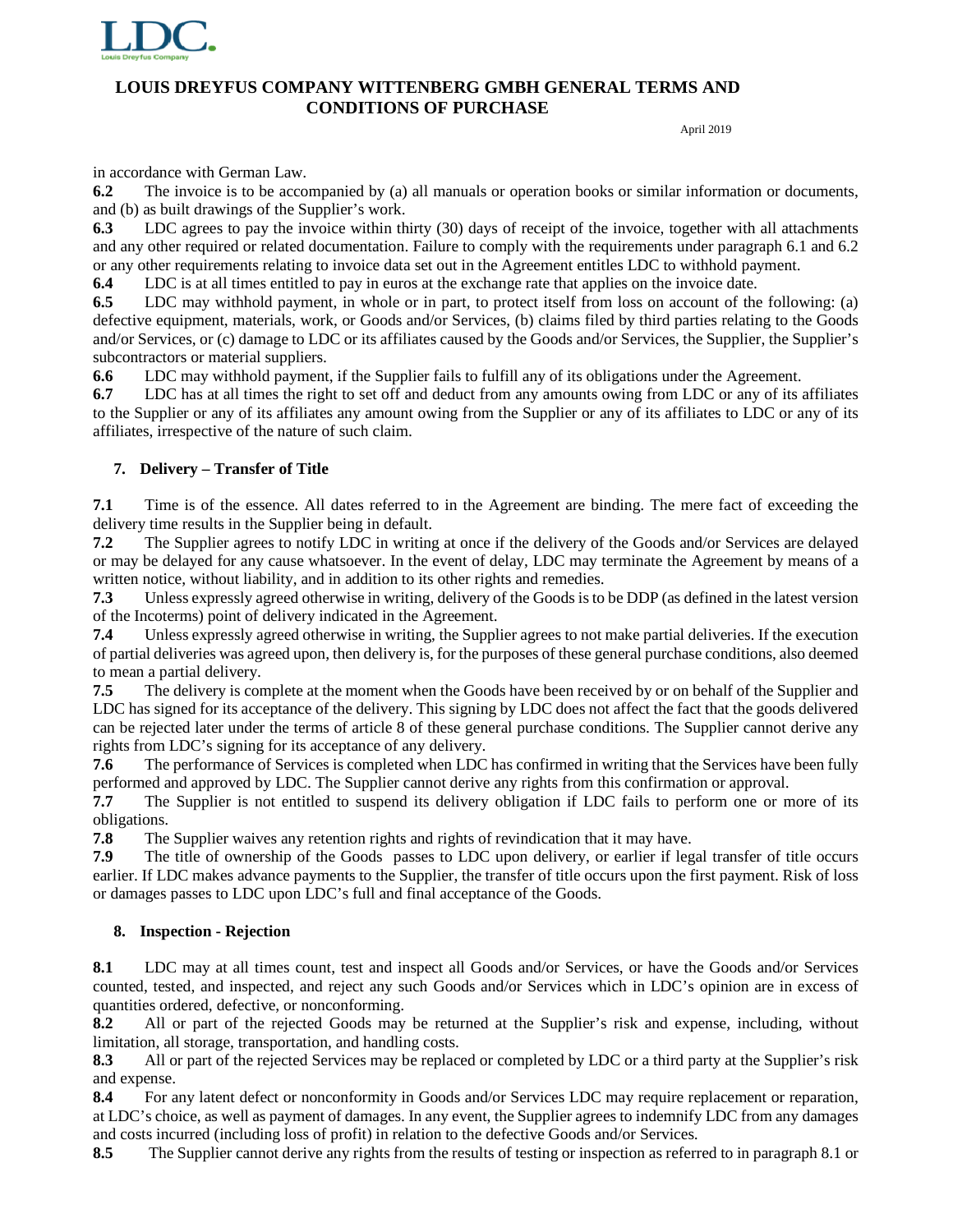

April 2019

from the non-occurrence of testing or inspection. The Supplier is moreover not relieved from its own obligations of testing, inspection, and quality control.

**8.6** LDC shall not be bound by any period set by the Supplier in which LDC should inform the Supplier that the Goods and/or Services have been rejected or after which LDC can no longer lodge a complaint for latent defect or nonconformity.

### **9. Warranty**

**9.1** The Supplier warrants that all Goods and/or Services conform to all samples, specifications, drawings, proposals, and appropriate standards, and are free from latent defects in material and workmanship, and are free of any third party rights.

**9.2** The Supplier warrants that all Goods and/or Services conform to all statements made on the containers or labels or advertisements for such Goods and/or Services, and that all Goods are adequately contained, packaged, marked, and labelled.

**9.3** The Supplier warrants that the Goods and/or Services comply with any requirements set by or by virtue of law and/or applicable regulation and/or requirements set by LDC, including, among others, requirements as to quality, health, safety, environment, and advertising, in both the country of delivery and where they are destined.

**9.4** The Supplier warrants that all Goods are merchantable and safe and appropriate for the purpose for which Goods of that kind are normally used or for which the Agreement was concluded.

**9.5** If the Goods and/or Services do not meet the requirements under paragraphs 9.1–9.4, the Supplier agrees, upon having received written notice from LDC, to replace or correct defects of any nonconforming Goods and/or Services, promptly and without additional expenses due by LDC. If the Supplier fails to promptly correct defects in or replace nonconforming Goods and/or Services, LDC may, at the Supplier's expense, make such corrections or replace such Goods and/or Services or have a third party make such corrections or replacement. LDC is in any event entitled to terminate the Agreement in accordance with article 15 of these general purchase conditions without prejudice to any other rights it may have including the right to claim damages.

### **10. Liability - Indemnification**

**10.1** The Supplier is liable for any direct or indirect loss (including loss of profits) that is suffered by LDC and/or any subsequent users, due to the Supplier's failure to meet its obligations under the Agreement and/or due to any act or failure to act by the Supplier, its agents, employees or subcontractors.

**10.2** The Supplier will defend and indemnify LDC against all damages, liabilities, claims, direct or indirect losses (including loss of profits), and expenses (including attorneys' fees and litigation costs) arising or resulting in any way from any defect in the Goods and/or Services, from any failure of the Supplier to meet its obligations under the Agreement, or from any act or failure to act of the Supplier, its agents, employees or subcontractors. This indemnification is in addition to the Supplier's warranty obligations set forth in article 9 of these general purchase conditions.

**10.3** LDC is not liable for any losses suffered on the part of the Supplier unless this loss has been caused with deliberate intent on the part of LDC.

**10.4** LDC is in any event not liable to the Supplier for any loss of revenue, loss of profits or for any incidental and/or consequential damage of any kind howsoever incurred.

**10.5** In no event shall LDC be liable to the Supplier, its successors or assignees for damages in excess of the price of the Agreement, less any amounts already paid to the Supplier by LDC.

#### **11. Insurance**

**11.1** The Supplier agrees to effect and maintain insurance of a scope and nature that is adequate to cover any liability which may arise out of the performance and service of the Agreement. The Supplier agrees to fulfil any legal requirements in relation to insurance.

**11.2** The Supplier agrees to effect and maintain, at no additional expense to LDC, insurance covering but not limited to

- Employers' Liability, meaning liability of its own employees, agents, and any other parties with which the Supplier engages for the execution of the Agreement,
- Third Party/Legal Liability including public, products and pollution liability;
- Excess/Umbrella Insurance.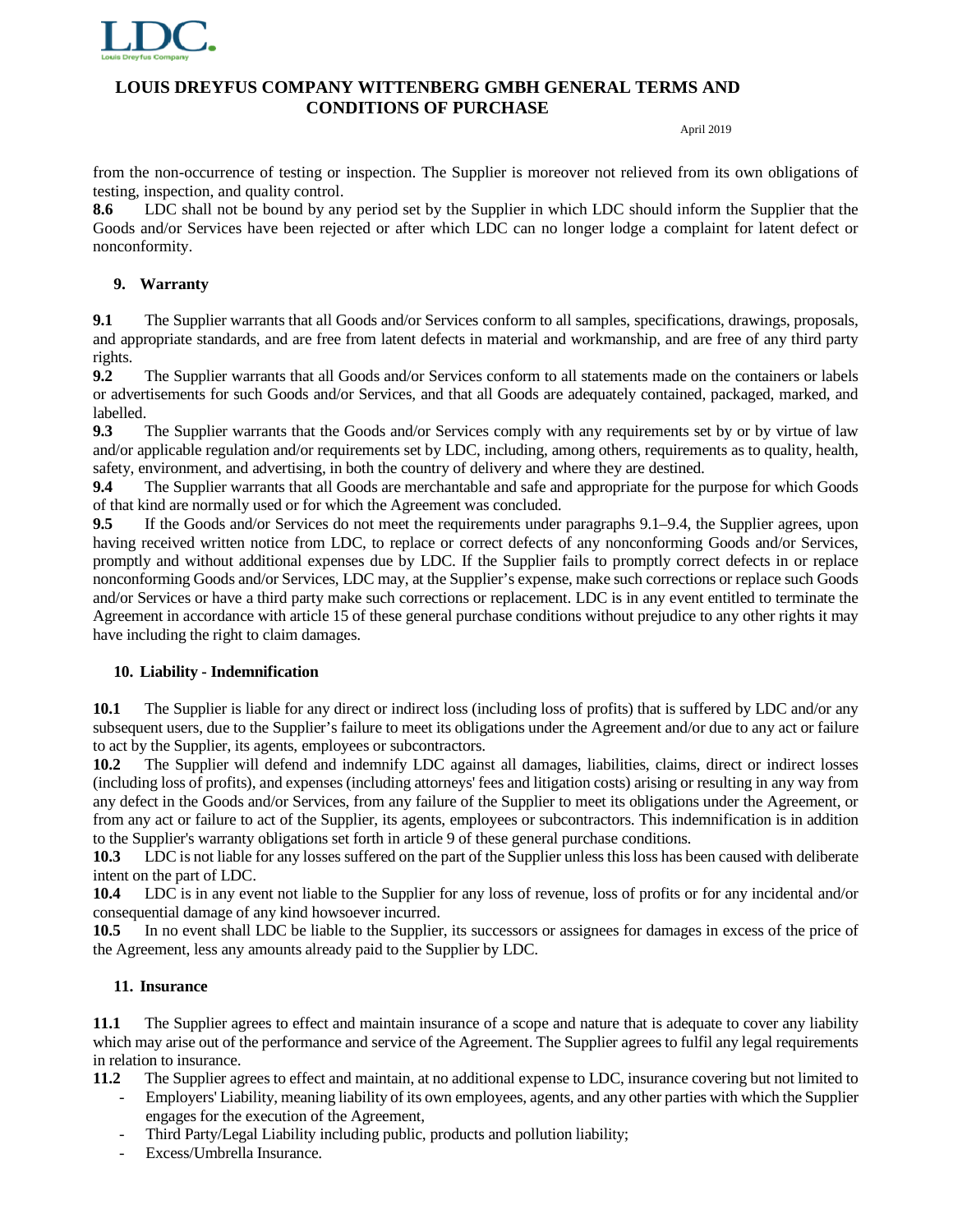

April 2019

- Any insurance will be on an All risk basis with a financially sound company of International reputation which shall remain in full force and effect throughout the entire term of this Agreement.
- Policies will be with a minimum limit of USD5,000,000.00 and for buildings and other assets at a minimum of the replacement value for the building or the asset.

**11.3** The Supplier agrees to furnish upon request certificates of insurance evidencing the above coverage, and providing that such coverage will not be cancelled or materially reduced without sixty (60) days prior written notice to LDC. The Supplier agrees to obtain from its insurers a waiver of all rights of subrogation against LDC endorsed upon all such policies of insurance. The Supplier agrees to obtain from its insurers a declaration that the insurance applies as primary insurance without any right of contribution by any insurance that may be carried by LDC.

**11.4** In so far as the Supplier's insurance does not protect the Supplier's subcontractors and suppliers, the Supplier agrees, at no additional expense to LDC, to effect and maintain the required insurance or procure that its subcontractors and suppliers have suitable insurance.

**11.5** LDC will be responsible of insuring any cargo which he would be the owner.

# **12. Intellectual Property Rights**

**12.1** The Supplier grants to LDC a non-exclusive, perpetual, irrevocable, global, and transferable right to use any intellectual property rights regarding the Goods and/or Services. The Supplier warrants that the use of the Goods and/or Services will not infringe any intellectual property rights or other (property) rights of third parties.

**12.2** The Supplier warrants that it owns or has the right to use all intellectual property, including computer software, necessary to perform its obligations under the Agreement, including without limitation the manufacture, delivery, installation, and operation of the equipment, goods, or system for use by LDC, without conflict with the rights of any third party.

**12.3** The Supplier agrees to indemnify and hold harmless LDC and its agents from any third party claim arising from any infringement on the rights as set out in paragraphs 12.1 and 12.2, including, without limitation, claims for alleged patent or copyright infringement and claims arising from similarity in design, trademark or appearance of Goods and/or Services. This obligation of indemnifying and holding LDC harmless extends to all expenses, direct and indirect losses (including loss of profits), royalties, and damages (including, without limitation, litigation costs, attorneys' fees and settlement payments) resulting from any such suit or proceedings, threatened or brought. Upon receipt of notice from LDC, the Supplier will promptly assume full responsibility to defend and to resolve any such suit or proceedings brought or threatened against LDC and its affiliates.

**12.4** If the Supplier, within the scope of the Agreement, develops goods for LDC, then any intellectual property rights to be invoked is to be accrued exclusively to LDC. Insofar as necessary the Supplier agrees to render full assistance in the creation or the transfer of such rights to LDC.

**12.5** Insofar as LDC makes available to the Supplier any means on which LDC possesses an intellectual property right, the Supplier acknowledges that LDC is and will at all times remain the owner of such means and that the Supplier agrees not to obtain any intellectual property rights or title as regards such means. The Supplier agrees to manage all means referred to in this paragraph at its own risk and expenses and keep them in good repair. The Supplier agrees to not use the means for, nor have the means used by third parties, unless the Supplier has obtained LDC's prior express and written consent. Article 13 of these general purchase conditions applies mutatis mutandis to any means referred to in this article.

**12.6** All the obligations set forth in this article will survive the termination of the Agreement.

# **13. Confidentiality**

**13.1** The Supplier will consider all information furnished by LDC to be confidential and will not disclose any such information to any other person without LDC's prior express and written consent.

**13.2** All plans, specifications, and other data furnished by LDC will remain the property of LDC and will be used by the Supplier only in connection with the Agreement.

**13.3** The confidentiality and nondisclosure obligation also extends to plans, specifications, and other data prepared by the Supplier specifically in connection with the Agreement.

**13.4** The Supplier will not disclose the existence of the Agreement or any other information relating to it without LDC's prior express and written consent.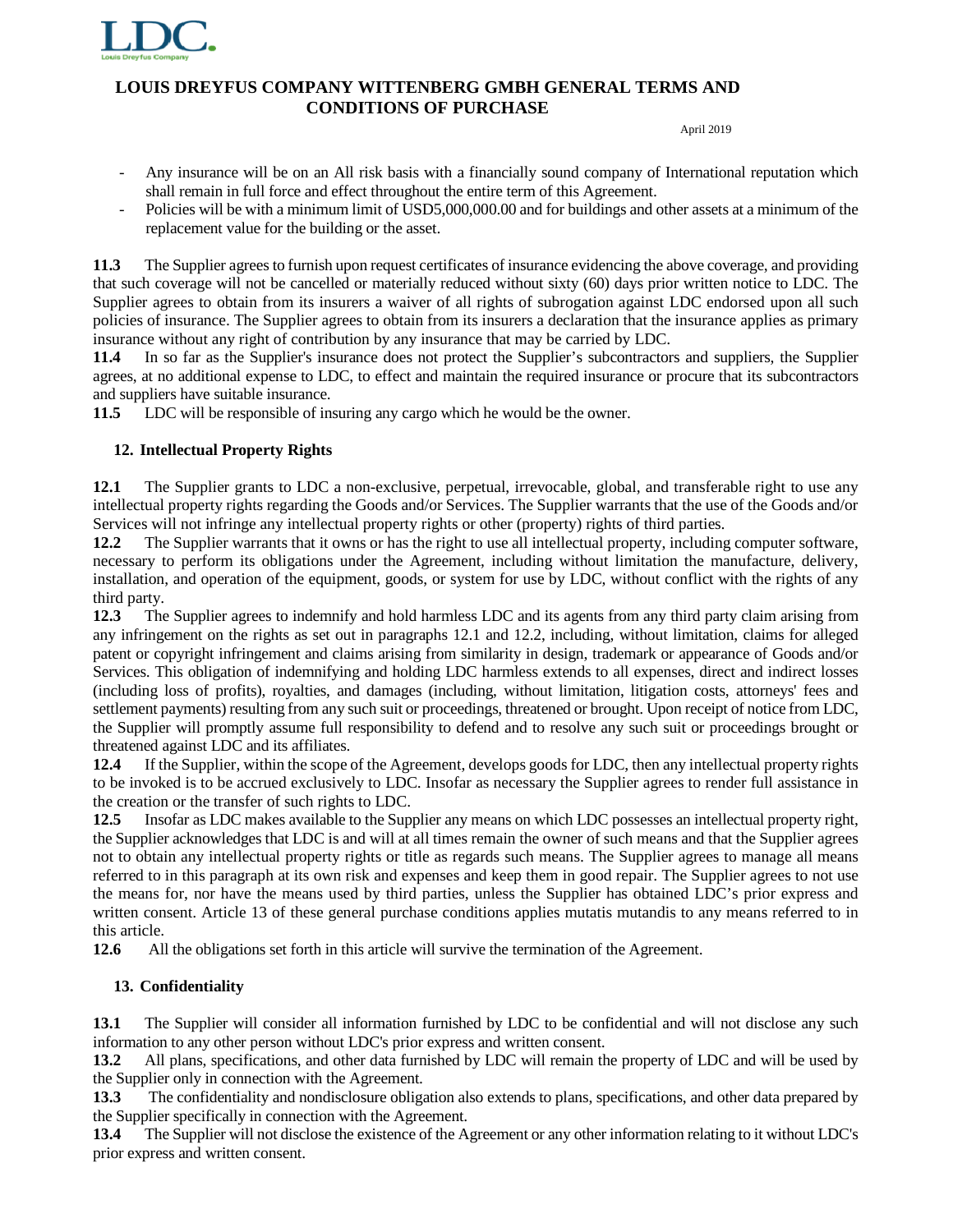

April 2019

**13.5** The Supplier shall impose the same obligation as referred to in paragraphs 13.1 – 13.4 upon its employees, agents, subcontractors, or any third parties it engages in the execution of the Agreement.

**13.6** All the obligations set forth in this article will survive the termination of the Agreement.

#### **14. Force Majeure**

**14.1** In the event of force majeure (a non-imputable failure) on the part of one of the parties, the fulfillment of the Agreement is to be suspended for the duration of the force majeure, without any of the parties being liable for compensation as regards the other party, provided that the party involved agrees to use all reasonable endeavours to minimize the effect of such force majeure.

**14.2** In the event that an act of force majeure prevents a party from fulfilling its obligations under the Agreement, that party must promptly notify the other party ("Affected Party") in writing of the circumstances constituting the force majeure, and of the performance of obligations which are thereby prevented or delayed for as long as the force majeure may continue.

**14.3** If the situation of force majeure should last longer than thirty (30) days, the Affected Party has the right to terminate the Agreement with immediate effect and without court intervention by written notice, without owing any compensation to the other party.

**14.4** Force majeure on the part of the Supplier is in no event to be understood to mean: staff shortage, strikes, nonperformance by any third party engaged by the Supplier, transport problems on the part of the Supplier or any third parties engaged by the Supplier, failure of equipment, or liquidity and/or solvency problems of the Supplier.

### **15. Termination**

**15.1** LDC is entitled, at its own discretion, to suspend the execution of all agreements between the parties, including the Agreement, in whole or in part, or to terminate these agreements, including the Agreement, in whole or in part, with immediate effect and without court intervention by written notice, without owing any compensation to the Supplier, in the event of:

- (a) a failure by the Supplier to perform one or more of its obligations under the Agreement or any other agreement between the parties;
- (b) an offer or agreement for extra-judicial debt rescheduling;
- (c) an application for or declaration of bankruptcy or liquidation on the part of the Supplier;
- (d) guardianship or receivership on the part of the Supplier;
- (e) attachment of a major part of the Supplier's business assets;
- (f) sale or termination of the business of the Supplier;
- (g) change of ownership or control of the Supplier;
- (h) cancellation of any licenses of the Supplier that are required for the execution of the Agreement.

Any claims that LDC may have or come to have against the Supplier, shall be payable forthwith and in full in case of termination pursuant to this paragraph.

**15.2** LDC may terminate the Agreement at any time, in whole or in part, upon thirty (30) days written notice to the Supplier. Upon the receipt of such notice, the Supplier will immediately stop, and will cause its suppliers and its subcontractors to immediately stop, all work hereunder. The Supplier will be paid a reasonable fee for termination of the Agreement: i.e., the percentage of the order price reflecting the amount of the work performed before the termination notice, plus actual direct costs resulting from the termination. The Supplier will not be paid for any work done after termination nor for any reasonably avoidable costs thereafter incurred by the Supplier or the Supplier's subcontractors.

#### **16. Independent Contractor**

**16.1** The Supplier, its subcontractors, employees, or agents are independent contractors for all purposes and at all times.

**16.2** LDC incurs no responsibility or obligation to employees, agents, subcontractors, or other parties used by the Supplier to perform the Agreement. Such employees, agents subcontractors, or other parties used by the Supplier to perform the Agreement will remain at all times as employees, agents, or subcontractors of the Supplier.

**16.3** The Supplier is solely responsible for payment of wages, salaries, fringe benefits, and other compensation of, or claimed by, the Supplier's employees, and is responsible for all payroll taxes. The Supplier is also solely responsible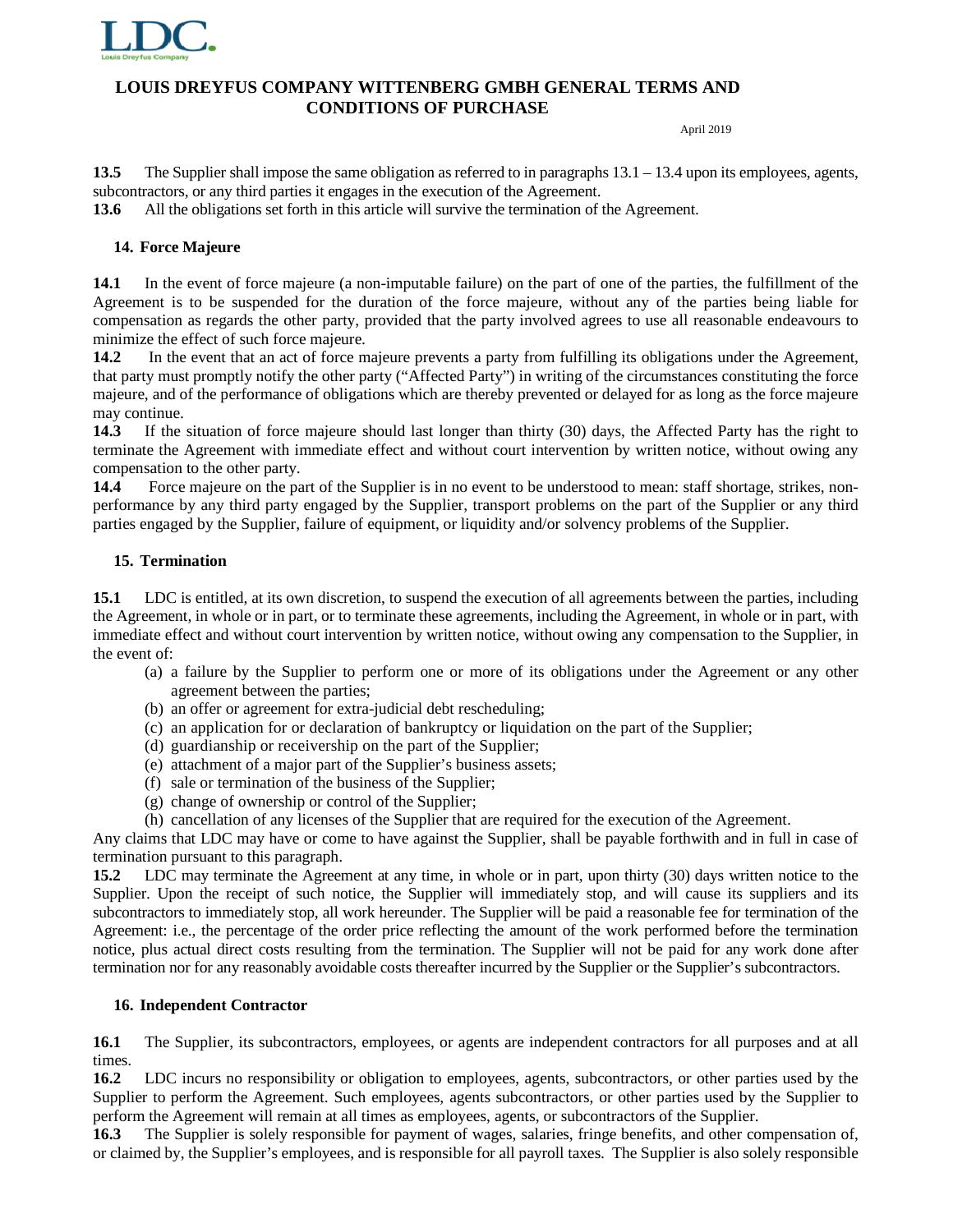

April 2019

for compliance with the applicable labour law and regulation. The Supplier will indemnify and defend LDC from all claims by any person, government, or agency relating to payment of taxes and benefits, including without limitation, any penalties and interest which may be assessed against LDC. The Supplier will similarly indemnify and defend LDC from all claims by any person or governmental agency which arise directly or indirectly from any failure by the Supplier to comply with the applicable labour law or regulation.

**16.4** Nothing in the Agreement is allowed to be deemed to constitute a partnership between the parties. All debts, liabilities, and obligations of any kind imposed upon or incurred by the Supplier in the performance of the Agreement are to be the debts, liabilities and obligations of the Supplier.

## **17. Assignment – Subcontracting**

**17.1** The Supplier is under the obligation to execute the Agreement itself and agrees not to assign, sub-contract (including sub-let) all or any part of its rights, liabilities or obligations under the Agreement, without LDC's prior express and written consent.

**17.2** LDC's consent will not relieve the Supplier from any liability or obligation under the Agreement.

**17.3** LDC may assign, sub-let or pledge the whole or part of its rights, liabilities and obligations under the Agreement to any of its affiliates or to any third party upon the same terms and conditions as those agreed upon between LDC and the Supplier, without the consent of the Supplier.

## **18. Compliance with Laws**

The Supplier will comply with all laws, rules and regulations applicable to its business and operations and the performance of the Agreement.

### **19. Remedies**

The rights and remedies reserved in the Agreement are cumulative and additional to all other or further rights and remedies provided at law or in the Agreement.

### **20. Entire Agreement**

The Agreement constitutes the entire agreement between the parties and supersedes all oral or written proposals, all other communications between parties and any and all prior understandings, representations, warranties, or agreements (whether oral or written) between the parties with respect to the subject matter hereof.

### **21. Severability**

If any provision in the Agreement is held to be illegal, invalid or unenforceable, in whole or in part, under any applicable law, then such provision or part of it is to be deemed as not forming part of the Agreement, and the legality, validity or enforceability of the remainder of the Agreement will not be affected. In such case, each party agrees to use its best efforts to immediately negotiate in good faith a valid replacement provision that is as close as possible to the original intention of the parties and has the same, or as similar as possible, economic effect.

### **22. Notices**

Any notices or formal communications required by the Agreement are to be sent to LDC's address below (or such other address as LDC may designate in a written notice to the Supplier):

#### **Louis Dreyfus Company Wittenberg GmbH Attention: The Board of directors**

### **23. Applicable Law – Dispute resolution**